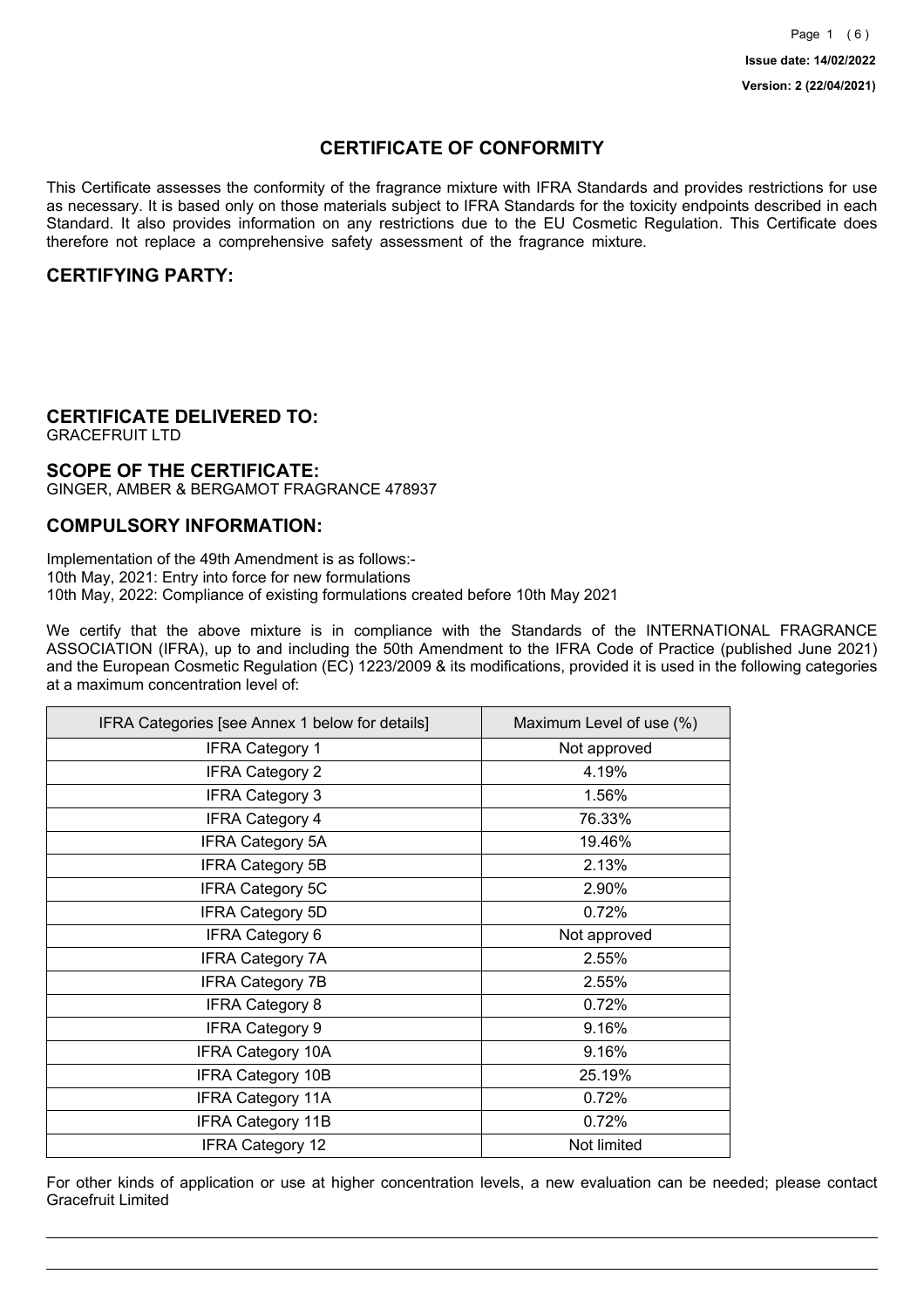## **EU COSMETIC INFORMATION:**

We certify that the above mixture is in compliance with the EU Cosmetic Regulation 1223/2009 and its amendments, provided it is used in the following applications at a maximum concentration level of:

| <b>Cosmetic Application</b>      | Maximum Level of use (%) |
|----------------------------------|--------------------------|
| Fine Fragrance                   | 62.50%                   |
| Eau de Toilette                  | 62.50%                   |
| Fragrancing cream                | 62.50%                   |
| Rinse off cosmetic products      | 62.50%                   |
| Other leave-on cosmetic products | 62.50%                   |
| Oral products                    | Not approved             |

Regulatory Affairs Department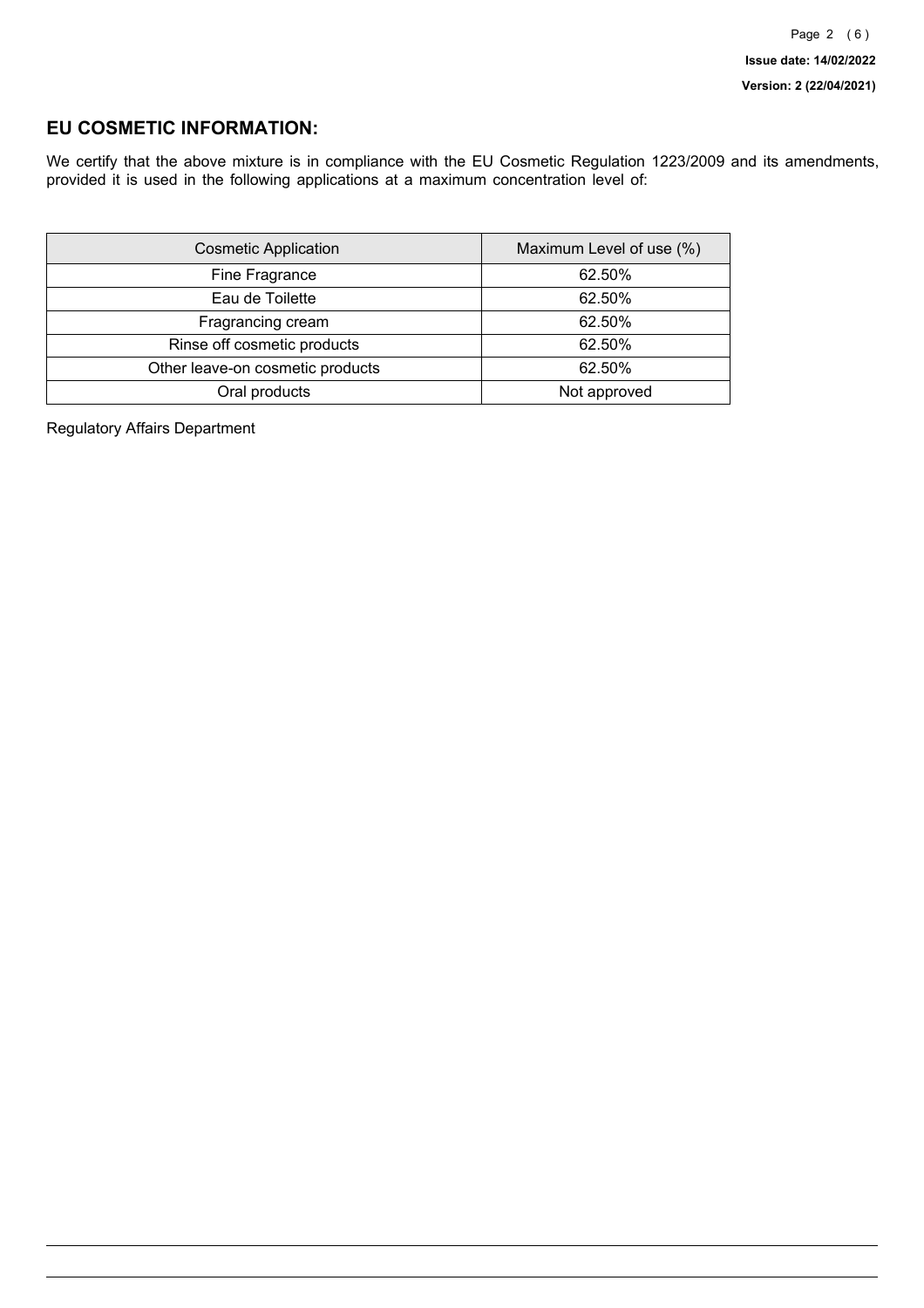### **ANNEX 1**

Below is an extract of information provided by IFRA in relation to types of application present in each IFRA Category. Additional information about IFRA Categories can be found in the Guidance to IFRA Standards, issued by IFRA.

| <b>IFRA Category</b>     | Product Type                                                                                                                                                                                                                                                                                                                                                                                                                                                                                                                                                                                                                                                                                                                                                                                                                                                                                                                                 |
|--------------------------|----------------------------------------------------------------------------------------------------------------------------------------------------------------------------------------------------------------------------------------------------------------------------------------------------------------------------------------------------------------------------------------------------------------------------------------------------------------------------------------------------------------------------------------------------------------------------------------------------------------------------------------------------------------------------------------------------------------------------------------------------------------------------------------------------------------------------------------------------------------------------------------------------------------------------------------------|
| <b>IFRA Category 1</b>   | Products applied to the lips: Lip products e.g. lipstick, lip balm; Childrens toys                                                                                                                                                                                                                                                                                                                                                                                                                                                                                                                                                                                                                                                                                                                                                                                                                                                           |
| <b>IFRA Category 2</b>   | Products applied to the axillae: Deodorant and antiperspirant products of all types; Body sprays/mists                                                                                                                                                                                                                                                                                                                                                                                                                                                                                                                                                                                                                                                                                                                                                                                                                                       |
| <b>IFRA Category 3</b>   | Products applied to the face/body using fingertips: Eye products e.g. eye make-up, eye moisturizer; Facial<br>make-up; Make-up remover; Nose pore strips; Wipes for face, neck, hands, body; Facial masks; Body<br>and face paint                                                                                                                                                                                                                                                                                                                                                                                                                                                                                                                                                                                                                                                                                                            |
| <b>IFRA Category 4</b>   | Products related to fine fragrance: Hydroalcoholic and non-hydroalcoholic fine fragrance of all types e.g.<br>Eau de Toilette, Parfum, Cologne, solid perfume, fragrancing cream, aftershaves of all types; Ingredients<br>of perfume and fragrance mixtures for cosmetic kits; Scent pads; Scent strips                                                                                                                                                                                                                                                                                                                                                                                                                                                                                                                                                                                                                                     |
| <b>IFRA Category 5A</b>  | Body lotion products applied to the body using the hands (palms), primarily leave on: Foot care products<br>e.g. creams, powders; Insect repellent for application to the skin; All powders and talc (excluding baby<br>powders and talc)                                                                                                                                                                                                                                                                                                                                                                                                                                                                                                                                                                                                                                                                                                    |
| IFRA Category 5B         | Face moisturizer products applied to the face using the hands (palms), primarily leave on: Facial toner;<br>Facial moisturizers and creams                                                                                                                                                                                                                                                                                                                                                                                                                                                                                                                                                                                                                                                                                                                                                                                                   |
| IFRA Category 5C         | Hand cream products applied to the hands using the hands (palms), primarily leave on: Hand cream; Nail<br>care products including cuticle creams; Hand sanitizers                                                                                                                                                                                                                                                                                                                                                                                                                                                                                                                                                                                                                                                                                                                                                                            |
| <b>IFRA Category 5D</b>  | Baby creams, baby oils and baby talc: Baby cream/lotion, baby oil, baby powders and talc                                                                                                                                                                                                                                                                                                                                                                                                                                                                                                                                                                                                                                                                                                                                                                                                                                                     |
| IFRA Category 6          | Products with oral and lip exposure: Toothpaste; Mouthwash, including breath sprays; Toothpowder,<br>strips, mouthwash tablets                                                                                                                                                                                                                                                                                                                                                                                                                                                                                                                                                                                                                                                                                                                                                                                                               |
| <b>IFRA Category 7A</b>  | Rinse-off products applied to the hair with some hand contact: Hair permanent or other hair chemical<br>treatments (rinse-off) e.g. relaxers, including rinse-off hair dyes                                                                                                                                                                                                                                                                                                                                                                                                                                                                                                                                                                                                                                                                                                                                                                  |
| <b>IFRA Category 7B</b>  | Leave-on products applied to the hair with some hand contact: Hair sprays of all types e.g. pumps,<br>aerosol sprays; Hair styling aids non sprays e.g. mousse, leave- on conditioners; Hair permanent or other<br>hair chemical treatments (leave-on) e.g. relaxers, including leave-on hair dyes; Shampoo - Dry (waterless<br>shampoo); Hair deodorizer                                                                                                                                                                                                                                                                                                                                                                                                                                                                                                                                                                                    |
| <b>IFRA Category 8</b>   | Products with significant anogenital exposure: Intimate wipes; Tampons; Baby wipes; Toilet paper (wet)                                                                                                                                                                                                                                                                                                                                                                                                                                                                                                                                                                                                                                                                                                                                                                                                                                       |
| IFRA Category 9          | Products with body and hand exposure, primarily rinse off: Bar soap; Liquid soap; Shampoo of all type;<br>Conditioner (rinse-off); Body washes and shower gels of all types; Baby wash, bath, shampoo; Bath gels,<br>foams, mousses, salts, oils and other products added to bathwater; Cleanser for face (rinse-off); Shaving<br>creams of all types e.g. stick, gels, foams; All depilatories (including facial) and waxes for mechanical hair<br>removal; Foot care products (feet are placed in a bath for soaking); Shampoos for pets                                                                                                                                                                                                                                                                                                                                                                                                   |
| <b>IFRA Category 10A</b> | Household care excluding aerosol / spray products: Hand wash laundry detergent; Laundry pre-treatment<br>of all types e.g. paste, sprays, sticks; Machine laundry detergents with skin contact e.g. liquids, powders;<br>Fabric softeners of all types including fabric softener sheets; Ironing water; Hand dishwashing detergent;<br>Hard surface cleaners of all types e.g. bathroom, kitchen cleansers, furniture polish; Toilet seat wipes;<br>Household cleaning products, other types including fabric cleaners, carpet cleaners, furniture polishes<br>sprays and wipes, stain removers, treatment products for textiles e.g. starch sprays; Floor wax; Dry<br>cleaning kits; Fragranced oil for lamp ring, reed diffusers, pot-pourri, liquid refills for air fresheners (non-<br>cartridge systems), etc.                                                                                                                          |
| <b>IFRA Category 10B</b> | Household aerosol/spray products: Animal sprays applied to animals; Air freshener sprays, manual,<br>including aerosol and pump; Aerosol/spray insecticides                                                                                                                                                                                                                                                                                                                                                                                                                                                                                                                                                                                                                                                                                                                                                                                  |
| <b>IFRA Category 11A</b> | Products with intended skin contact but minimal transfer of fragrance to skin from inert substrate without<br>UV exposure: Feminine hygiene conventional pads, liners, interlabial pads; Diapers (baby and adult);<br>Adult incontinence pant, pad; Toilet paper (dry)                                                                                                                                                                                                                                                                                                                                                                                                                                                                                                                                                                                                                                                                       |
| <b>IFRA Category 11B</b> | Products with intended skin contact but minimal transfer of fragrance to skin from inert substrate with<br>potential UV exposure: Tights with moisturizers; Scented socks, gloves; Facial tissues (dry tissues);<br>Napkins; Paper towels; Wheat bags; Facial masks (paper/protective) e.g. surgical masks not used as<br>medical device; Fertilizers, solid (pellet or powder)                                                                                                                                                                                                                                                                                                                                                                                                                                                                                                                                                              |
| <b>IFRA Category 12</b>  | Products not intended for direct skin contact, minimal or insignificant transfer to skin: Candles of all types;<br>Laundry detergents for machine wash with minimal skin contact (e.g. Liquid tabs, pods); Automated air<br>fresheners and fragrancing of all types e.g. concentrated aerosol with metered doses, plug-ins, electrical,<br>incense, liquid refills (cartridge); Air delivery systems; Cat litter; Cell phone cases; Deodorizers/maskers<br>not intended for skin contact e.g. fabric drying machine deodorizers, carpet powders; Fuels; Insecticides<br>e.g. mosquito coil, paper, electrical, for clothing, excluding aerosols/sprays; Joss sticks or incense sticks;<br>Dishwash detergent and deodorizers - for machine wash; Olfactive board games; Paints; Plastic articles<br>(excluding toys); Scratch and sniff; Scent pack; Scent delivery system (using dry air technology); Shoe<br>polishes; Rim blocks (Toilet) |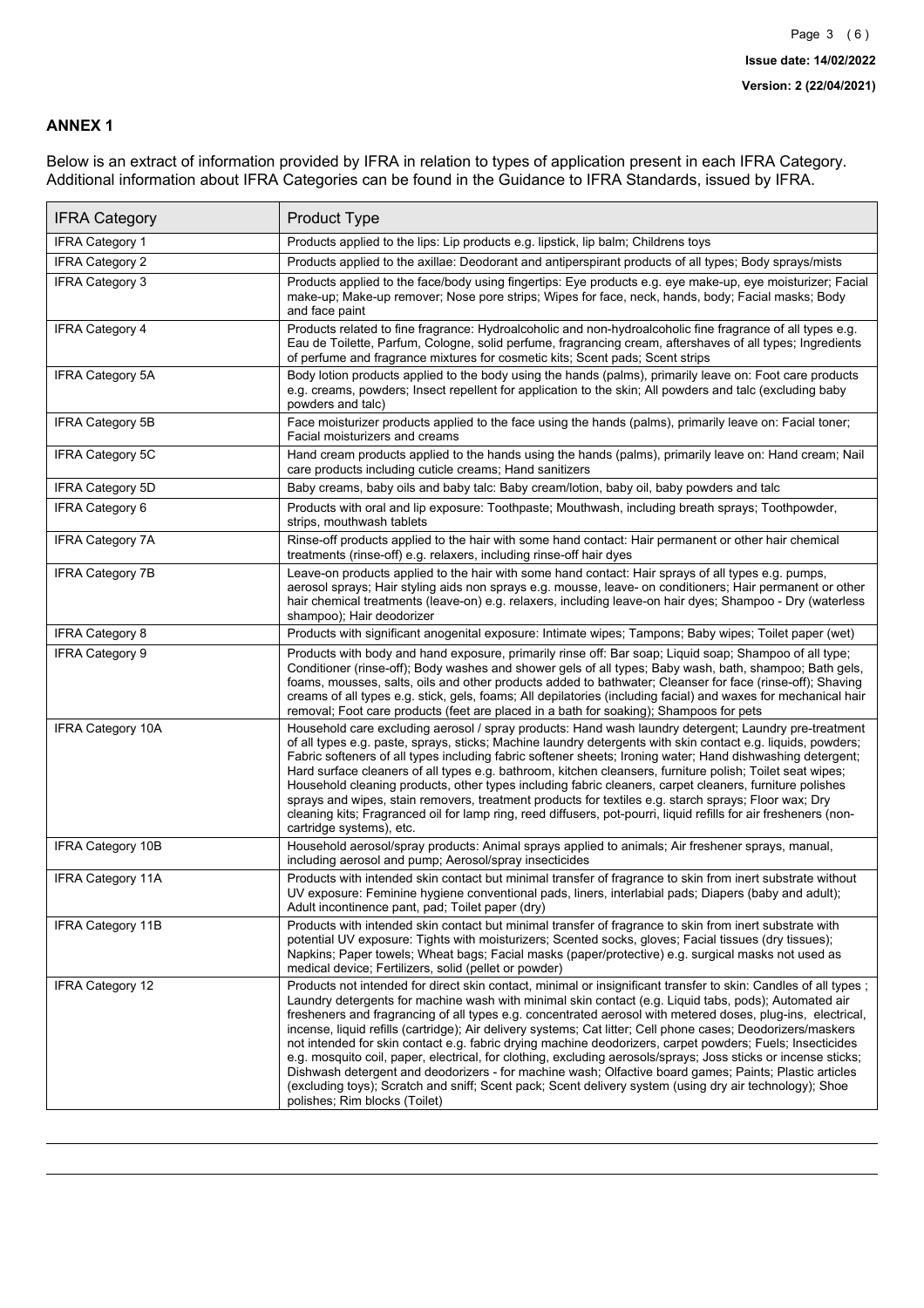## **IFRA CONFORMITY CERTIFICATE**

### **Customer: GRACEFRUIT LTD**

### **Product: GINGER, AMBER & BERGAMOT FRAGRANCE 478937**

We certify that the above item is in compliance with the Standards of the INTERNATIONAL FRAGRANCE ASSOCIATION (IFRA - 48th Amendment / published June 2015), provided it is used in the following classes at a maximum concentration level of:

| IFRA classes [see annex for detail] | Maximum level of use (%) |
|-------------------------------------|--------------------------|
| <b>IFRA Class 1 Limit</b>           | Not approved             |
| <b>IFRA Class 2 Limit</b>           | 6.6%                     |
| <b>IFRA Class 3.A Limit</b>         | 27.09%                   |
| IFRA Class 3.B Limit                | 27.09%                   |
| IFRA Class 3.C Limit                | 27.09%                   |
| IFRA Class 3.D Limit                | 27.09%                   |
| <b>IFRA Class 4.A Limit</b>         | 62.5%                    |
| <b>IFRA Class 4.B Limit</b>         | 62.5%                    |
| IFRA Class 4.C Limit                | 62.5%                    |
| <b>IFRA Class 4.D Limit</b>         | 62.5%                    |
| <b>IFRA Class 5 Limit</b>           | 42.74%                   |
| <b>IFRA Class 6 Limit</b>           | Not approved             |
| <b>IFRA Class 7.A Limit</b>         | 13.74%                   |
| IFRA Class 7.B Limit                | 13.74%                   |
| IFRA Class 8.A Limit                | 7.63%                    |
| IFRA Class 8.B Limit                | 7.63%                    |
| <b>IFRA Class 9.A Limit</b>         | 19.08%                   |
| <b>IFRA Class 9.B Limit</b>         | 19.08%                   |
| IFRA Class 9.C Limit                | 19.08%                   |
| IFRA Class 10.A Limit               | 9.54%                    |
| IFRA Class 10.B Limit               | 9.54%                    |
| <b>IFRA Class 11 Limit</b>          | 100%                     |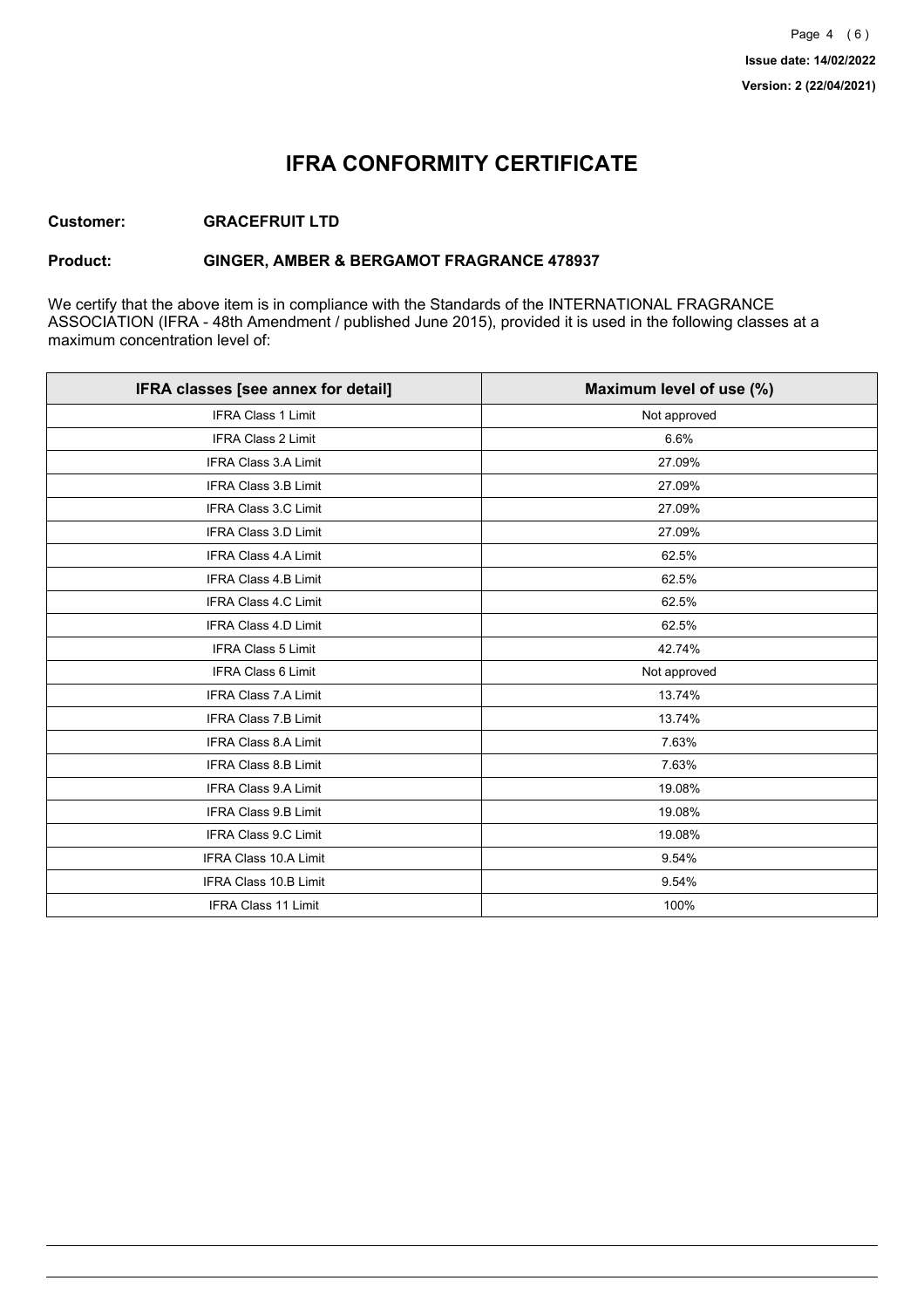# **IFRA CONFORMITY CERTIFICATE**

For other kinds of application or use at higher concentration levels, a new evaluation may be needed; please contact Gracefruit Limited.

The IFRA Standards regarding use restrictions are based on safety assessments by the Panel of Experts of the RESEARCH INSTITUTE FOR FRAGRANCE MATERIALS (RIFM) and are enforced by the IFRA Scientific Committee.

Evaluation of individual Fragrance ingredients is made according to the safety standards contained in the relevant section of the IFRA Code of Practice.

It is the ultimate responsibility of our customer to ensure the safety of the final product (containing this fragrance) by further testing if need be.

**Regulatory Affairs Department**